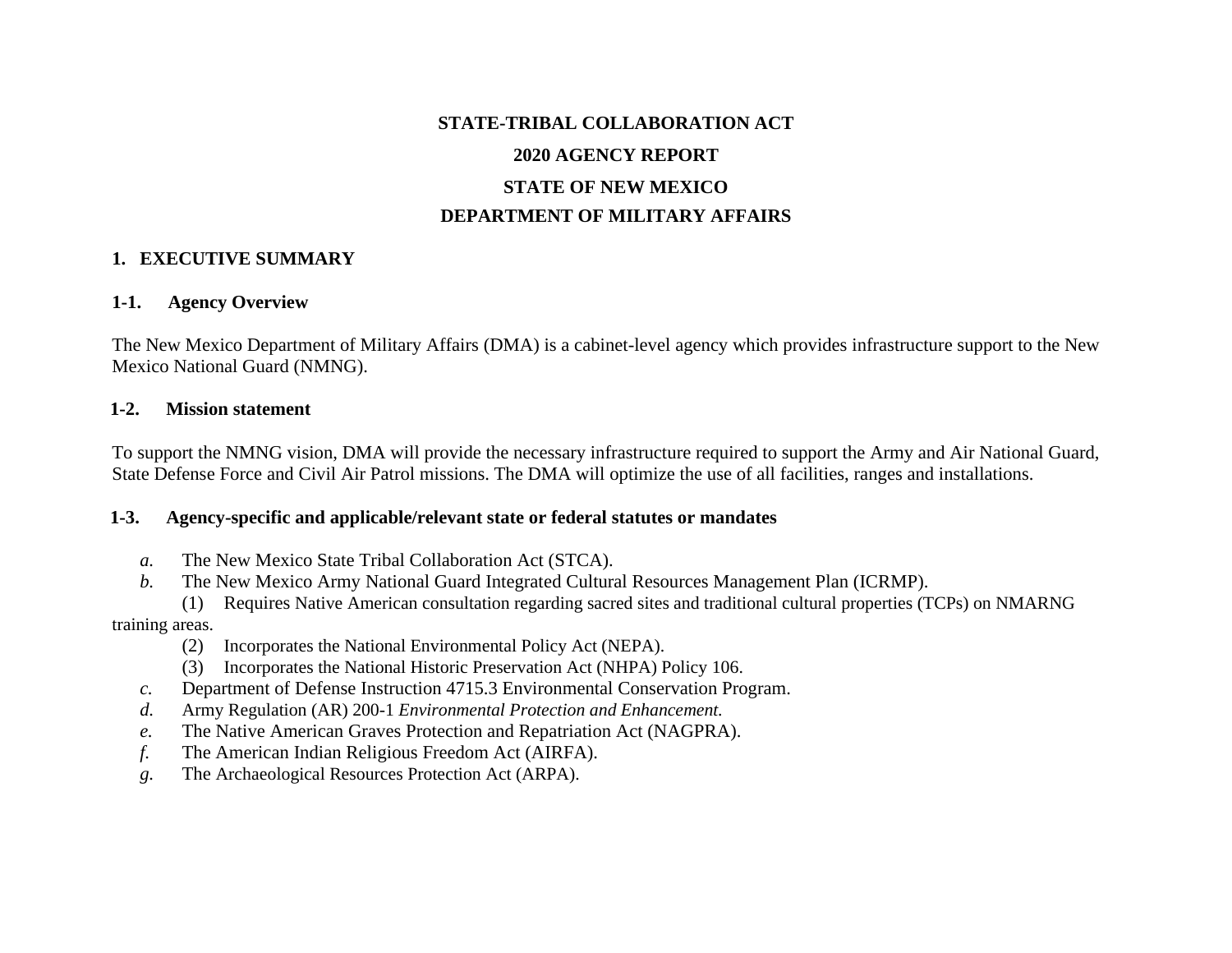### **1-4. Significant State-Tribal issues, recommendations and / or priorities addressed in FY 2020**

*a.* The NMNG will attend the State-Tribal Leaders Summit to discuss issues of importance to Tribes and to apprise Tribes of the NMNG commitment to stewardship of the lands under New Mexico Army National Guard (NMARNG) influence for any actions undertaken.

*b.* Continuing the commitment of NMNG to always being available to meet with Tribes, Pueblos, Nations, or Department of Indian Affairs on state-tribal issues, recommendations and or priorities.

### **1-5. Narrative summary highlighting American Indian/Alaska Native ("AI/AN") programs and services**

*a.* NMARNG Tribal Consultation Program.

(1) On 27 October 1999, the Department of Defense (DoD) promulgated its annotated American Indian and Alaska Native Policy, which emphasizes the importance of respecting and consulting tribal governments on a government-to-government basis. The policy requires an assessment, through consultation, of the effect of proposed DoD actions that may have the potential to significantly affect protected American Indian tribal resources, American Indian Tribal rights, and American Indian lands before decisions are made by the services.

*b.* The NMNG offers the National Guard Youth ChalleNGe Academy which is a boot-camp program for at-risk youth. It offers structure, discipline, and a chance for troubled youth to exercise discipline, encourage growth in maturity, provides positive support to help turn their lives around. It is not exclusively for Native American youth, but many Native youths have benefitted from this opportunity.

*c.* The NMNG Anti-Drug Unit has taken its climbing wall and anti-drug message to the various tribal job fairs, and is available upon request to all Pueblos, Tribes and Nations in New Mexico.

*d.* The NMNG has worked on developing a program which would allow NMNG personnel and equipment (e.g. graders, front-end loaders) to be used on tribal land in order to assist Tribes with infrastructure improvement issues.

### **1-6. Main agency accomplishments and challenges regarding tribes, AI/AN and/or Indian organizations**

*a.* The NMNG has conducted consultations with interested tribes concerning training land surveys and clearances.

*b.* The NMNG has invited New Mexico Tribes, Pueblos and Nations to a Tribal Meeting in which we discussed

topics of interest to the tribes, and provided information on the NMNG's stewardship practices.

*c.* The NMNG attended the annual NM State – Tribal Leaders Summit.

*d.* The NMNG continues to assist in trying times such the 2020 Global Pandemic, wildfires and other crises when needed. Also provide training, education and opportunity to serve their State and community with the NMNG.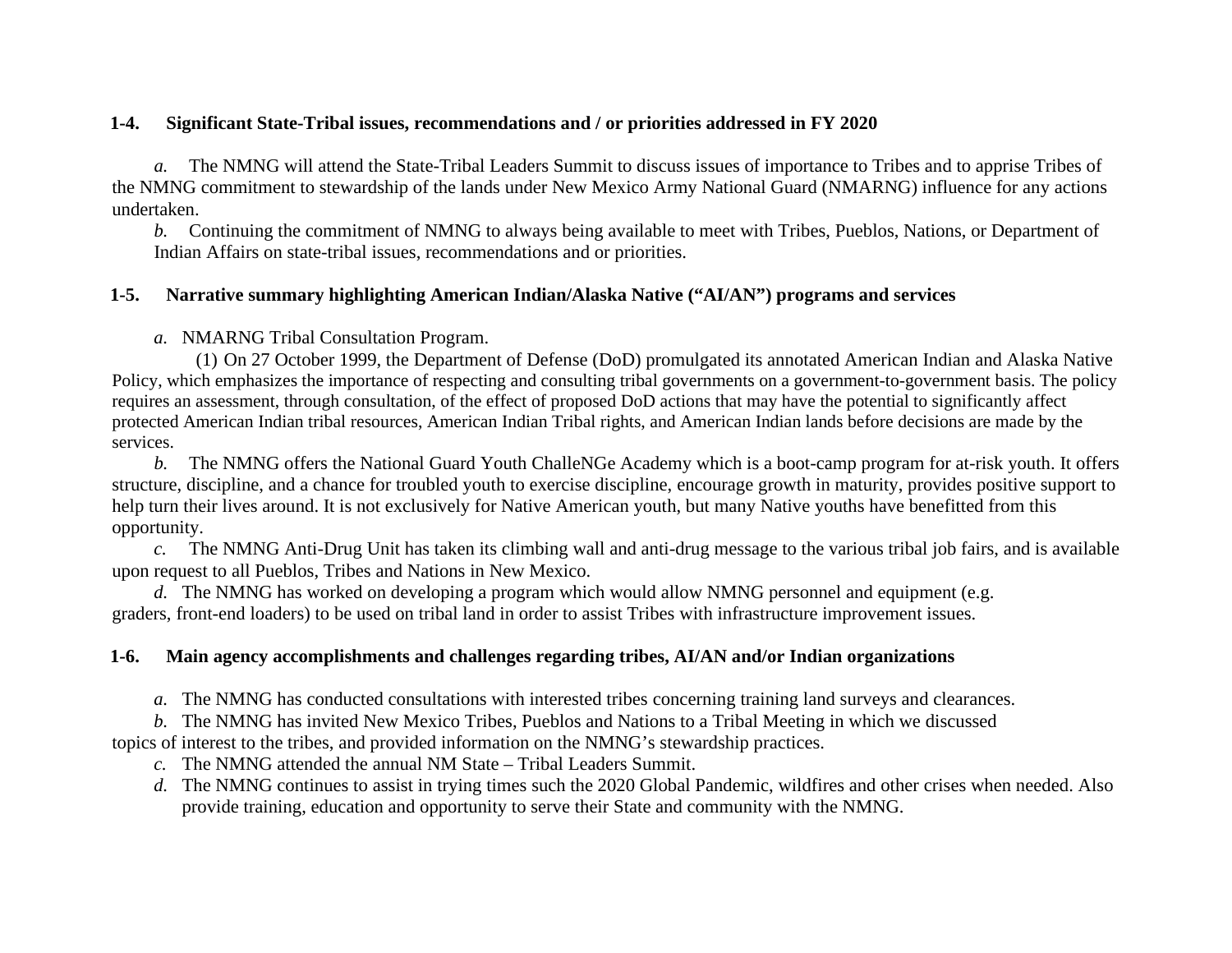### **1-7. Goals for Fiscal Year 2021 relating to Tribes, AI/AN and/or Indian organizations**

- *a.* The NMNG will utilize the State Collaboration Policy.
- *b.* The NMNG will continue to develop better relations with New Mexico's Pueblos, Tribes and Nations.

# **2. AGENCY POLICY**

**2-1.** NMNG is still utilizing and reporting the State Tribal Collaboration Act.

# **3. AGENCY EFFORTS TO IMPLEMENT POLICY**

**3-1.** The position of Tribal Liaison has been designated and is responsible for implementing the policy.

# **4. CURRENT AND PLANNED PROGRAMS AND SERVICES FOR AMERICAN INDIANS/ALASKA NATIVES**

**4-1.** NMNG will continue follow the Collaboration Act Policy.

**4-2.** The NMNG will continue to collaborate, consult and assist the Pueblos, Tribes and the New Mexico Department of Indian Affairs with current and future programs and services.

# **5. TRAINING AND EMPLOYEE NOTIFICATION**

# **5-1. STCA Training Certification**

*a.* The Tribal liaison holds the SCTA Training Certification.

# **5-2. Employee Notification About STCA**

*a.* The NMNG has the Integrated Cultural Resource Management Plan and Integrated Natural Resource Management Plan.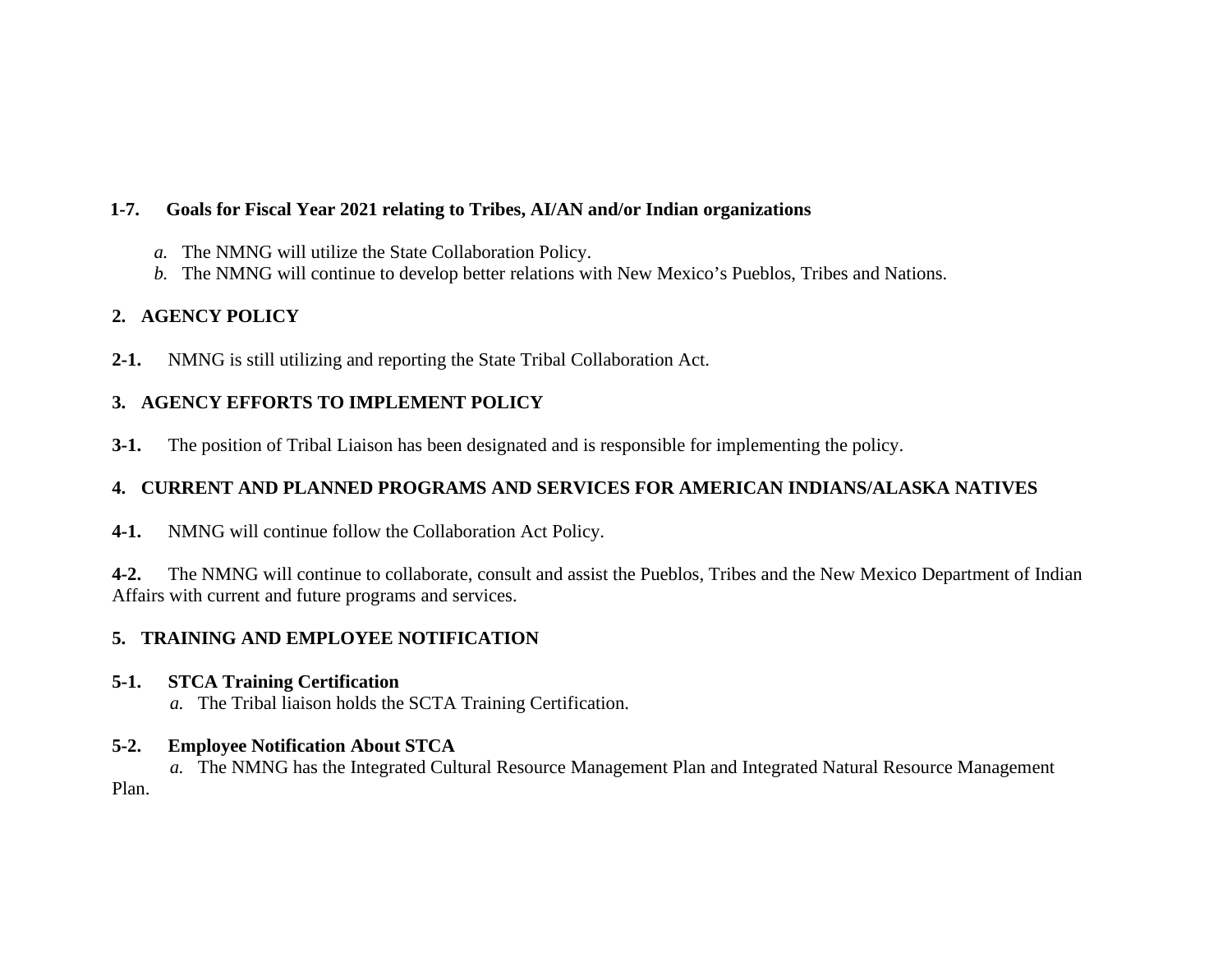### **6. KEY NAMES AND CONTACT INFORMATION**

### **6-1. Tribal Liaison**

*a.* Steve Latimer Natural & Cultural Resource Manager 505-365-4409 steve.latimer3.nfg@mail.mil

### **6-2. Agreements, MOUs/MOAs with Tribes that are currently in effect using the following table format. This information will**

**be compiled into a master listing.** 

| <b>Tribe</b> | Agency | <b>Broad Activity</b> | <b>Agreement Name</b> | <b>Current Status</b> | $\mathcal{L}$ ontact(s) | <b>Phone</b> # |
|--------------|--------|-----------------------|-----------------------|-----------------------|-------------------------|----------------|
| <b>NONE</b>  |        |                       |                       |                       |                         |                |
|              |        |                       |                       |                       |                         |                |

#### **6-3. Any relevant tables, charts, graphs, statistics, maps or data sheets.**

*a.* NMNG Facilities and Potentially Affiliated Native American Cultural Groups

| <b>Native American Group</b> | Oñate          | Camel         | <b>WETS</b> | <b>Black</b>            | <b>Rio Rancho</b>         | <b>Happy Valley</b> |
|------------------------------|----------------|---------------|-------------|-------------------------|---------------------------|---------------------|
|                              | <b>Complex</b> | <b>Tracks</b> | (Roswell)   | <b>Mountain</b>         |                           |                     |
|                              | (Santa Fe)     | (Santa Fe)    |             |                         |                           |                     |
| <b>Chiricahua Apache</b>     |                |               |             | XX                      |                           |                     |
| <b>Comanche</b>              | $\mathbf X$    | $\mathbf X$   | $\mathbf X$ |                         | $\mathbf X$               | X                   |
| Hopi                         | $\mathbf X$    | $\mathbf X$   | $\mathbf X$ | $\overline{\mathbf{X}}$ | v<br>A                    | X                   |
| Jicarilla Apache             | $\mathbf X$    | $\mathbf X$   |             |                         | $\mathbf X$               |                     |
| Kiowa                        | $\mathbf X$    | $\mathbf X$   | X           |                         | $\mathbf X$               | X                   |
| Kiowa-Apache                 | $\mathbf X$    | $\mathbf X$   | X           |                         | X                         | X                   |
| <b>Mescalero Apache</b>      | $\mathbf X$    | $\mathbf X$   | XX          | $\mathbf X$             | $\mathbf{v}$<br>$\Lambda$ | XX                  |
| <b>Navajo</b>                | $\mathbf X$    | $\mathbf X$   |             |                         | $\overline{\mathbf{X}}$   |                     |
| <b>Pawnee</b>                | X              | $\mathbf X$   | X           |                         | X                         | X                   |
| <b>Pueblo Groups</b>         | $\mathbf X$    | $\mathbf X$   | $\mathbf X$ | $\overline{\mathbf{X}}$ | $\mathbf X$               | X                   |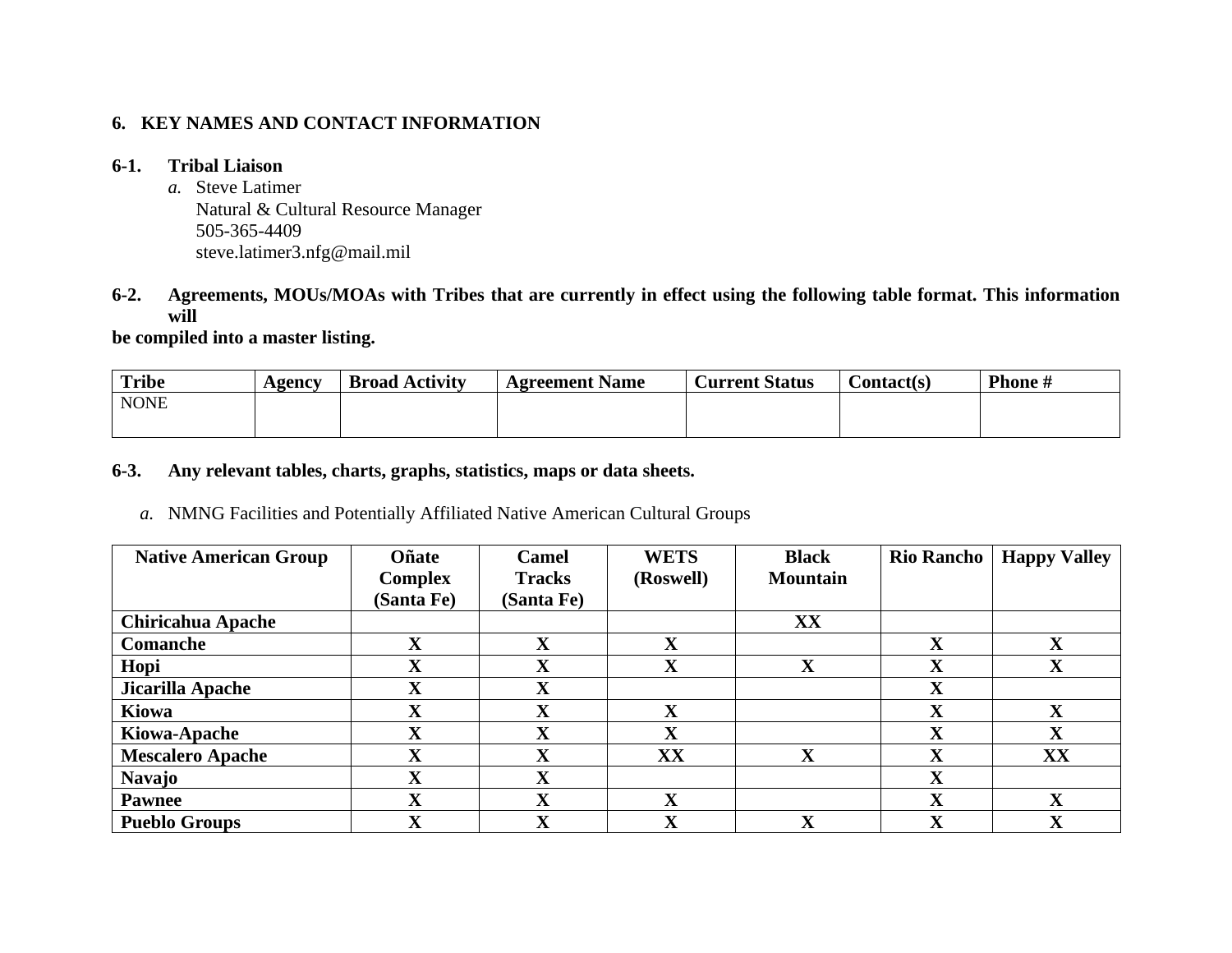|--|--|--|--|--|--|--|

**XX indicates that the facility is located on land that has been adjudicated to the Native American group**

#### **7. READINESS**

#### **7-1. Topic: NMNG Readiness - links to Tribal Economic Development/Employment/Service**

*a.* Challenges:

(1) NMNG readiness is at present more important than ever given the on-going discussions regarding Army downsizing and National Guard end strength reductions. Key to National Guard readiness is ensuring authorized end strength is 100% filled with deployable soldiers/airmen.

(2) Employment and economic opportunities within the Tribes, Pueblos, and Nations has long been an issue - service in the New Mexico National Guard by members of Tribes, Pueblos and Nations could provide employment opportunities along with formal military and technical training and job skills that would benefit member communities. The Tribes, Pueblos, and Nations within the State of New Mexico have a long and storied honorable tradition of military service. Encouraging the Native youth of New Mexico to consider service to the community, State and Nation through joining the National Guard has multiple positive economic, educational/professional development, medical and community service benefits.

*b.* Specific Actions:

(1) Target engagement opportunities with Tribes, Pueblos and Nations to discuss service opportunities and benefits of service in the New Mexico National Guard.

(2) Targeted recruiting fairs in conjunction/collaboration with Tribes, Pueblos, and Nations across the State.

(3) Establishing routine interface/dialogue with senior leadership of Tribes, Pueblos, and Nations to expand knowledge of Department of Military Affairs capabilities, collaboration activities, and opportunities for membership (New Mexico Army and Air Guard, Civil Air Patrol, State Defense Force).

*c.* The New Mexico National Guard has two missions; one State and one Federal:

State: The New Mexico National Guard provides a fully capable and ready force able to provide Military Support to Civil Authorities, for Emergency Preparedness, Homeland Defense, Homeland Security, Humanitarian Assistance, and Disaster Relief missions for the Federal and State Governments where and when required to protect and safeguard our citizens. In addition, be prepared to maintain order, preserve the peace, protect life and property, and ensure public safety in accordance with the orders and directives of the Governor of New Mexico and The Adjutant General.